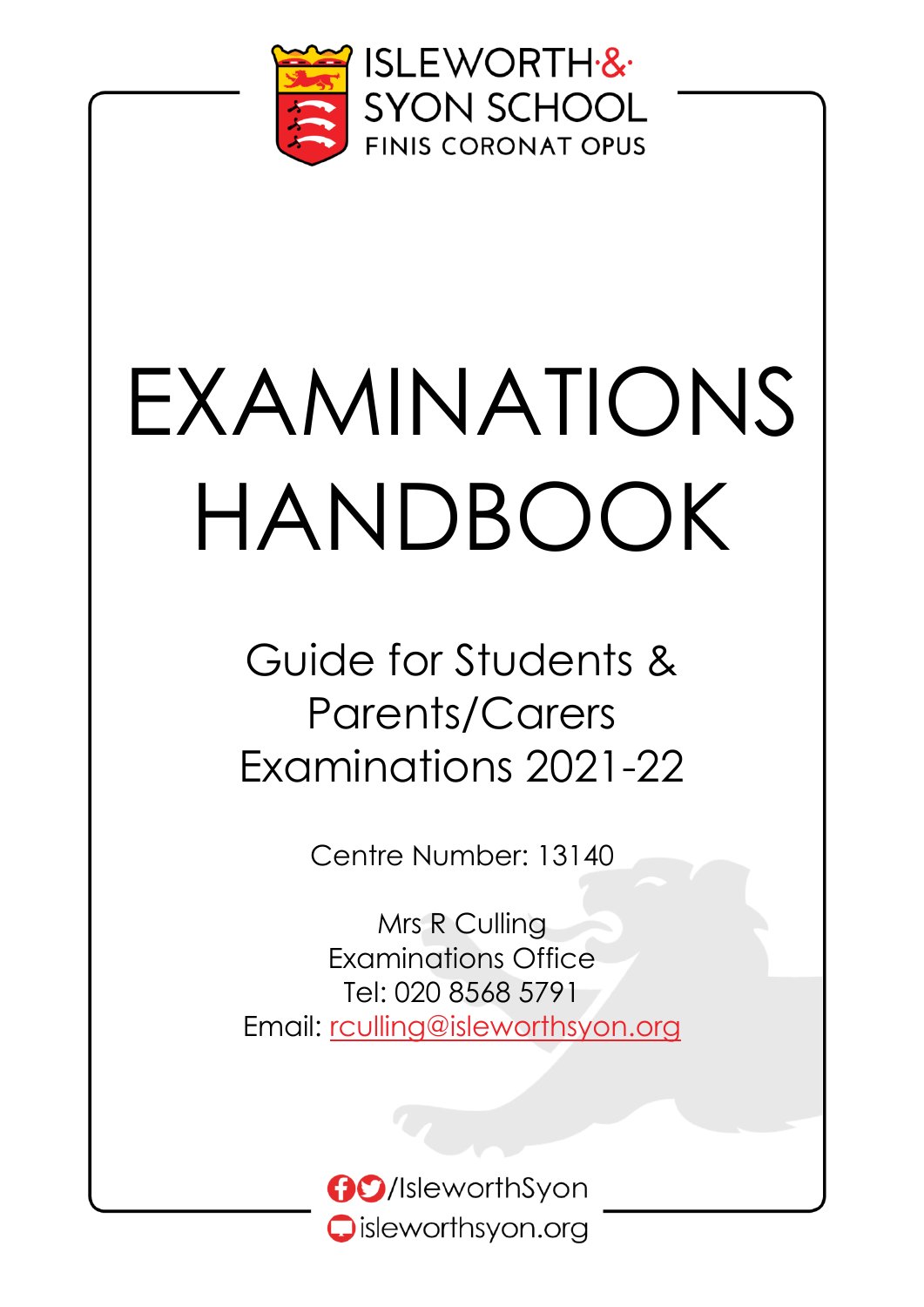#### **Contents**

#### <span id="page-1-0"></span>**1. Introduction**

**1.1.** This handbook has been produced for all students taking public examinations. It aims to give you and your parents/carers a clear understanding of the rules and regulations set by the school and by the relevant examination bodies. These rules also apply to internal school examinations, which are run under the same conditions. Please take the time to read it so that you are clear about the examination process and what to expect when you come into the examination room. It also clarifies what is expected of you during the examinations. If you have any queries please contact the Examinations Office - contact details are on the front cover. Awarding bodies (examination boards) have strict criteria for the conduct of examinations and, as an examination centre, Isleworth & Syon School is required to adhere to them.

#### **1.2. TECHNOLOGICAL SOURCES OF INFORMATION**

- 1.2.1. No mobile phones, smartwatches, MP3/4 players, or any other potential technological sources of information are permitted in examinations. Please note that, from September 2019, no wrist watches of any kind are allowed in any examination room.
- 1.2.2. If you are found with these in your possession (even if turned off), the school must report it to the Examination Board; the likely result is disqualification.

#### **1.3. BAGS AND COATS**

Your bags and coats will not be allowed in an examination room and you will be directed where to leave them. For example if you are taking an examination in Sports Hall, your bags and coats will go on racks and trollies that will remain the corridor by Pastoral. Do not bring valuables with you when sitting an examination; Isleworth & Syon School accepts no liability for items of value left in bags.

#### <span id="page-1-1"></span>**2. Before the Examination Period Begins**

#### **2.1. INDIVIDUAL EXAMINATION TIMETABLE**

- 2.1.1. All candidates will receive an individual examination timetable in a timely manner before their examinations. It will show the date, time, duration, subject, and tier (where appropriate) of all the examinations for which you have been entered. It also sets out personal details, including your name, date of birth, candidate number, UCI, etc.
- 2.1.2. Please check the timetable very carefully. If you have any concerns, contact the Examinations Office immediately. In particular you must check:
	- Your name (note: these details appear on examination certificates and are expensive to change; fees are payable by parents/carers).
	- Your date of birth.
	- That you have been entered for all the correct examinations.
	- That, where applicable, you have been entered for the correct tier: Foundation or Higher.

#### **2.2. EXAMINATION CLASHES**

2.2.1. If a 'clash' - where two or more examinations are timetabled at the same time - appears on the timetable, special arrangements will be made so that the examinations will follow on from one another. Taking two examinations in the same subject does not count as a clash. If you have examinations of more than three hours in any session, it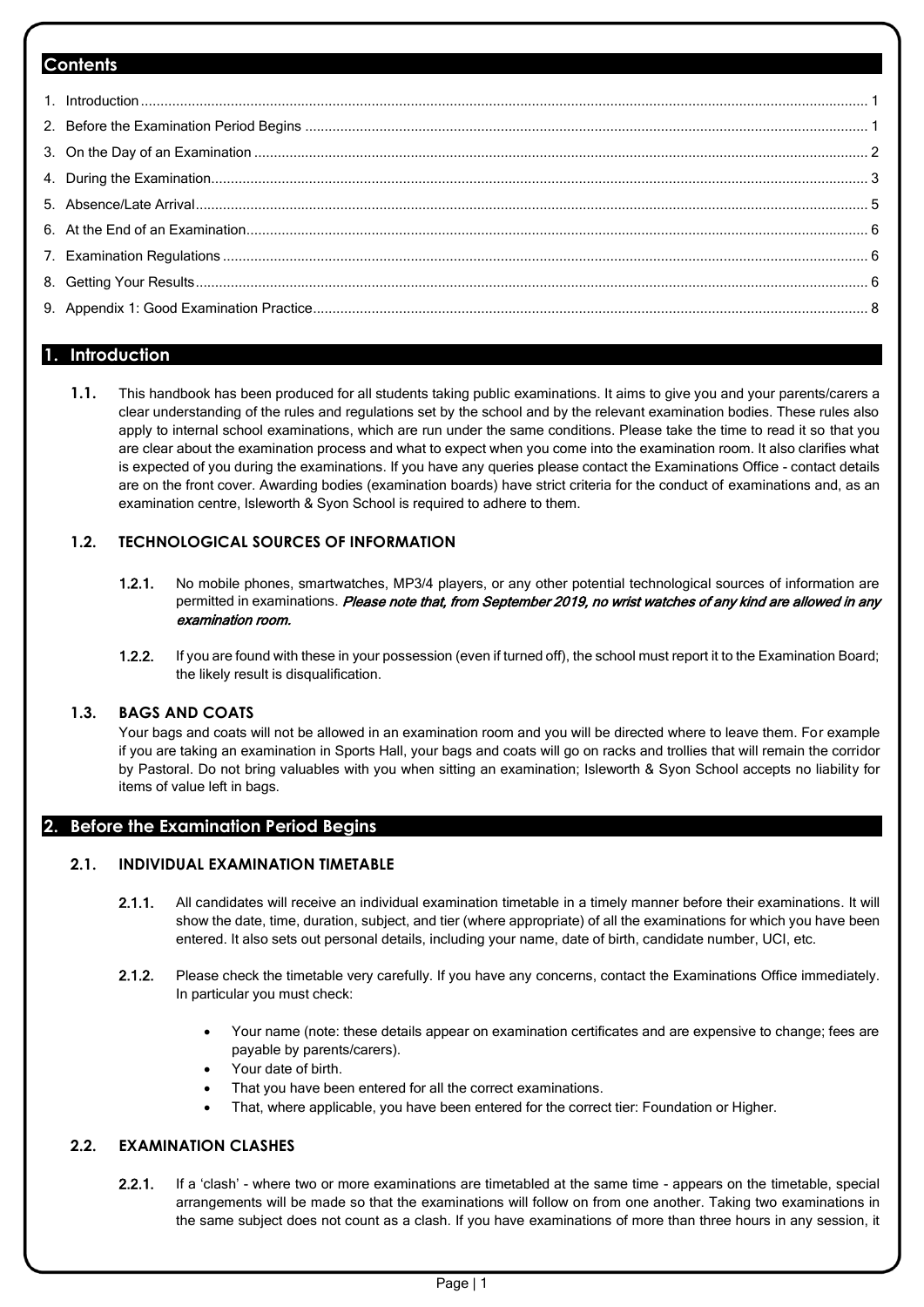may be possible to schedule one examination earlier or later on the same day. Contact the Examinations Office if you have any queries.

- 2.2.2. If you are taking examinations at another school, you must check whether there are clashes with examinations taken here. Collect a timetable from that school and speak to the Examinations Office immediately if there is a problem.
- 2.2.3. Students will also receive a second examination timetable showing the room and seat number for their examinations. Students are expected to know these seat numbers on arrival to an examination. If a clash has been identified, the changes will be shown. These timetables will also be provided to candidates in electronic form.
- 2.2.4. Every effort will be made to ensure there are enough breaks during the day, but clash candidates may need to bring a packed lunch, as they will not be allowed to mix with other students between examinations.

#### **2.3. SCHOOL EXAMINATION TIMETABLE**

If you need to check details of examinations, a copy of the timetable will be on the school website.

#### **2.4. CENTRE NUMBER**

This number must be entered on all examination papers, in case papers get lost after they leave the school. The centre number (13140) will be displayed in the examination room.

#### **2.5. CANDIDATE NUMBER (OR EXAMINATION NUMBER)**

This number is personal to each candidate. Students must enter their candidate number on all examination papers. Candidate numbers will be on the desk labels in examination rooms.

#### **2.6. CONTACT DETAILS**

Make sure the school has up-to-date contact details: home, mobile, parents/carers' daytime telephone numbers, etc.

#### <span id="page-2-0"></span>**3. On the Day of an Examination**

#### **3.1. BE ON TIME AND BE ATTIRED CORRECTLY**

- 3.1.1. Arrive in school in plenty of time and be at the designated meeting point at least fifteen minutes before the start of the examination. Morning examinations start at 08:30 and afternoon examinations at 13:45. Go to the toilet before the examination starts; you may not be allowed to go during the examination, as this will disturb other candidates.
- 3.1.2. All students, except those in the Sixth Form, must be in full school uniform. Sixth Form students must ensure that they adhere to the Sixth Form Appearance Policy, as outlined in the 'Sixth Form' page on the school's website and contained within the Sixth Form Handbook and wear their photo id for all examinations. Failure to adhere to these rules will result in students being sent home to change, before they can sit their examination.

#### **3.2. ENTERING AN EXAMINATION**

- 3.2.1. Students must line up silently outside the examination room wait until instructed to enter by an invigilator or teacher who will direct you towards the correct area of the examination room. You must be in silence as you enter the examination room.
- 3.2.2. There is a seating plan for each examination which places candidates in candidate number order in a snake pattern. For the most part, candidate numbers put students in alphabetical order, but if you have joined the school late, you may not be in alphabetical order.
- 3.2.3. If more than one examination is taking place in the same room, candidates for each examination will be seated together. Similarly, where different tiers apply, each tier will be seated together.
- 3.2.4. Each desk will have a label on it, showing the candidate name and number. You must sit at the correct desk, to ensure that you are given the right examination paper.

#### **3.3. EQUIPMENT**

3.3.1. Students need to bring their own equipment, which must be in a transparent plastic pencil case. Below is a list of the basic equipment that we advise students to have. Examination ready pencil cases can also be purchased from the school shop.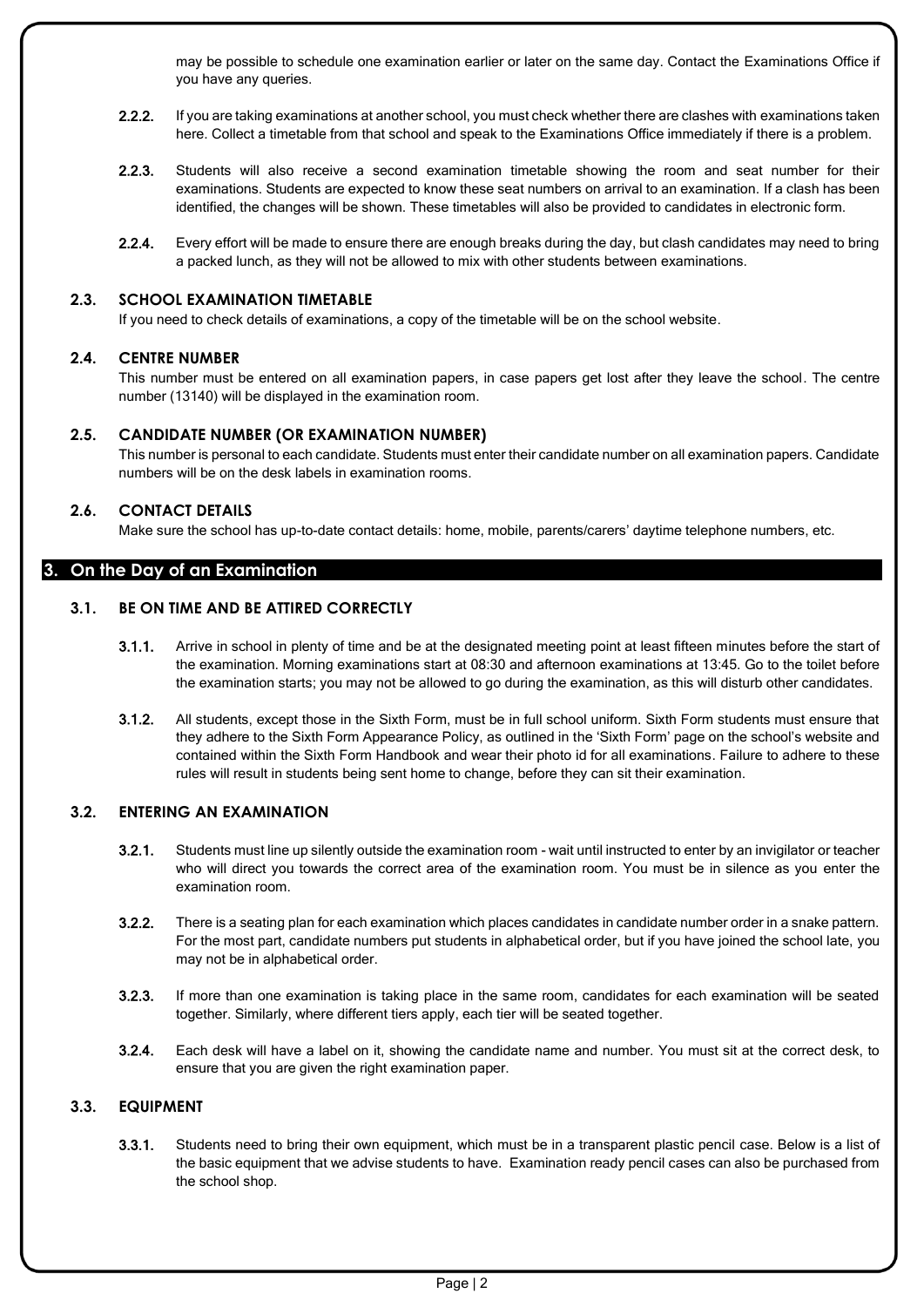| <b>BASIC EQUIPMENT</b>                                | <b>NOT PERMITTED</b>               |
|-------------------------------------------------------|------------------------------------|
| Black pens<br>$\bullet$                               | Gel pens<br>$\bullet$              |
| HB pencils<br>$\bullet$                               | Correction fluid/pens<br>$\bullet$ |
| Sharpener<br>$\bullet$                                |                                    |
| Eraser<br>$\bullet$                                   |                                    |
| Highlighter<br>$\bullet$                              |                                    |
| Ruler, protractor<br>$\bullet$                        |                                    |
| Calculator (if permitted in examination)<br>$\bullet$ |                                    |

- 3.3.2. You will not be able to borrow equipment from another candidate during an examination. This could result in disqualification.
- 3.3.3. Most written examination scripts are scanned and sent to examiners electronically. The scanner reads black ink best. Write within the box as anything outside it will not be scanned. The scanner cannot read highlighted words, so you may highlight items in the question paper, but do not use it in your answers. Scanners cannot read gel pen ink.
- 3.3.4. Calculators must not connect with the internet, contain language translators or have retrievable information (dictionaries, formulae, etc). Calculator lids must not be brought into an examination room.

#### **3.4. MOBILE PHONES / ELECTRONIC DEVICES**

- 3.4.1. No mobile phones, smartwatches, MP3/4 players, or any other potential technological/web-enabled sources of information are permitted in examinations. No wrist watches of any type may be brought into an examination room.
- 3.4.2. If you have a device on your person, hand it to an invigilator. Ensure that it is switched off, including any alarms which sound even if the phone is turned off. Under no circumstances keep it in your pocket; if it is found on your person, or goes off in your bag, you will be reported to the Examination Board and you risk disqualification.

#### **3.5. NOTES, SET TEXTS, ETC**

You must not have notes on your person, whether or not they are relevant to the examination. Where set texts are permitted, you will be provided with a clean examination copy.

#### <span id="page-3-0"></span>**4. During the Examination**

#### **4.1. INVIGILATORS**

- 4.1.1. Invigilators are employed by the school to conduct examinations. As per the school code of conduct if any behaviour to another individual is not fully respectful it will lead to a consequence. It is vitally important students follow their instructions at all times, as they are trained to ensure full compliance with JCQ regulations.
- 4.1.2. They are there to help candidates by enforcing the rules. They will ensure that there are no disruptions which could disturb candidates; that no malpractice or cheating takes place; and to assist if candidates drop papers or equipment, need extra answer sheets, or are unwell. They will move quietly around the examination room and be vigilant to what is going on.
- 4.1.3. If you need any help, raise your hand and an invigilator will come to you. They are not allowed to give guidance on questions in the examination paper or comment on your work. They cannot explain the meaning of words or phrases in the question paper, or give advice on which questions to attempt.

#### **4.2. COMMUNICATION / SILENCE**

- 4.2.1. Communication of any kind with any other candidates, verbal or non-verbal, is not allowed in the examination room at any time. Failure to comply with this may result in disqualification.
- 4.2.2. Work quietly so that you do not disturb others do not turn around or look behind you. This may be perceived by the invigilators as an attempt to communicate or distract, which must be reported to the Examination Board.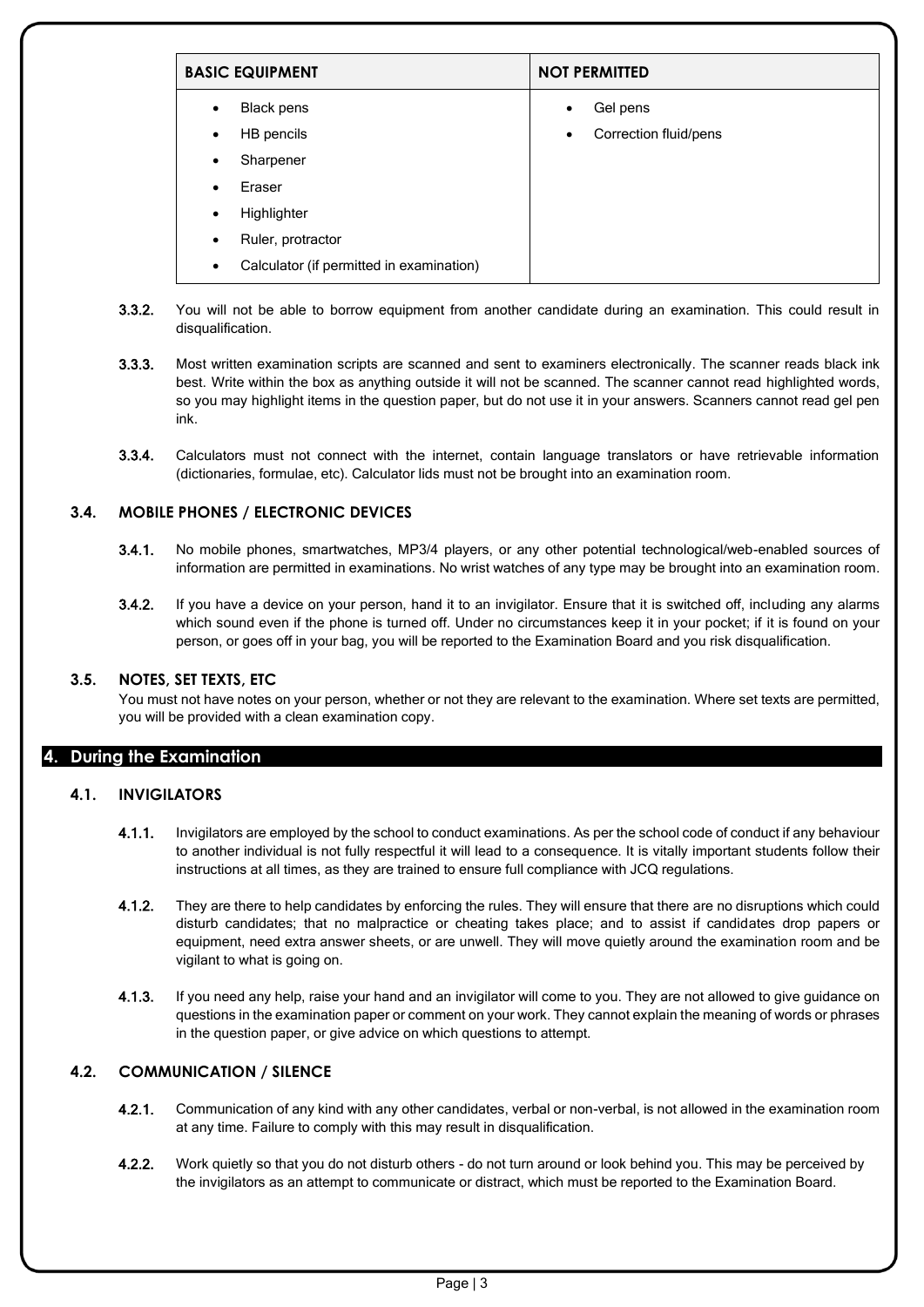#### **4.3. FOOD AND DRINK**

You may bring a bottle of water into the examination room in a clear see-through bottle. The label on the bottle must be removed. Food is not permitted unless you have a prior agreement with the Examinations Office, usually when a medical condition applies.

#### **4.4. VERBAL INSTRUCTIONS**

Listen carefully to all instructions and notices – there may be amendments to the examination paper that candidates need to know about. If you cannot hear instructions clearly, raise a hand and advise an invigilator immediately.

#### **4.5. CHECK THE EXAMINATION PAPER**

- 4.5.1. An invigilator or teacher will ask you to confirm that you have the correct examination paper. Check both the subject and the tier. Sometimes more than one examination takes place in an examination room, so be sure your paper is the right one.
- 4.5.2. Check the instructions on the front of the examination paper. Check how many questions to answer and from which sections of the paper, and whether any are compulsory.
- 4.5.3. When told to do so, write all your details on your answer paper: name (this must be your full name, including middle name(s) and both parts of any double-barrelled name), centre number, candidate number and any unit or component codes. Some Examination Boards ask for a signature too.

#### **4.6. STARTING THE EXAMINATION**

Examinations Office staff or a teacher will officially start the examination. They will remind you of the duration of the examination and the start time. They will use the clock displayed in the examination room. The start and finish times will be written up in the examination venue.

#### **4.7. COMPLETING YOUR ANSWERS**

- 4.7.1. In some subjects, you write your answers in the examination question paper. For others, you will be given a separate answer sheet or booklet. The size of the answer book is determined by the Examination Board's assessment of how much writing you will need to do.
- 4.7.2. If you need more space, raise your hand and an invigilator can give you additional answer sheets. Ensure that you write all the necessary details - name, centre number, candidate number, examination code, etc - in the new answer book, and attach it to the original answer book with a string tag, which the invigilator will give you.
- 4.7.3. For long answers (those written in a separate answer book), write the number of the question you have chosen to answer in the margin and also on the front of the answer book. Always use a two-digit number (for example, 01, 02, etc). Leave a space of two lines before starting a new question. Do not use section and topic numbers.
- 4.7.4. If you have started a new question and wish to add something to a question previously finished, leave two lines blank then write the original question number again in the margin. When you have finished, leave two more lines blank and write the next question number in the margin and continue with that answer.
- 4.7.5. You may write a short plan of your answer, or bullet points of what you want to include, before beginning your written answer. You can put a line through it at the end but it will help you to be organised in your answer. Do any rough work in your answer book and show your workings; you may gain marks for it.
- **4.7.6.** On a multiple-choice answer sheet, do any workings in the question paper.
- 4.7.7. See Appendix 1: Good Examination Practice, which gives tips on how to approach examination questions and avoid any pitfalls.

#### **4.8. FINISHING EARLY**

Students may not leave the examination room even if they finish the paper before the end of the examination. Use the time that you have left to check that all the relevant questions have been answered, and to check answers and spelling.

#### **4.9. COMFORT BREAKS**

No-one may leave the examination room to go to the toilet, so visit the toilet before the examination. In an emergency, the Examinations Officer has to come to the examination room to escort you. No extra time is given to compensate for the time out of the examination.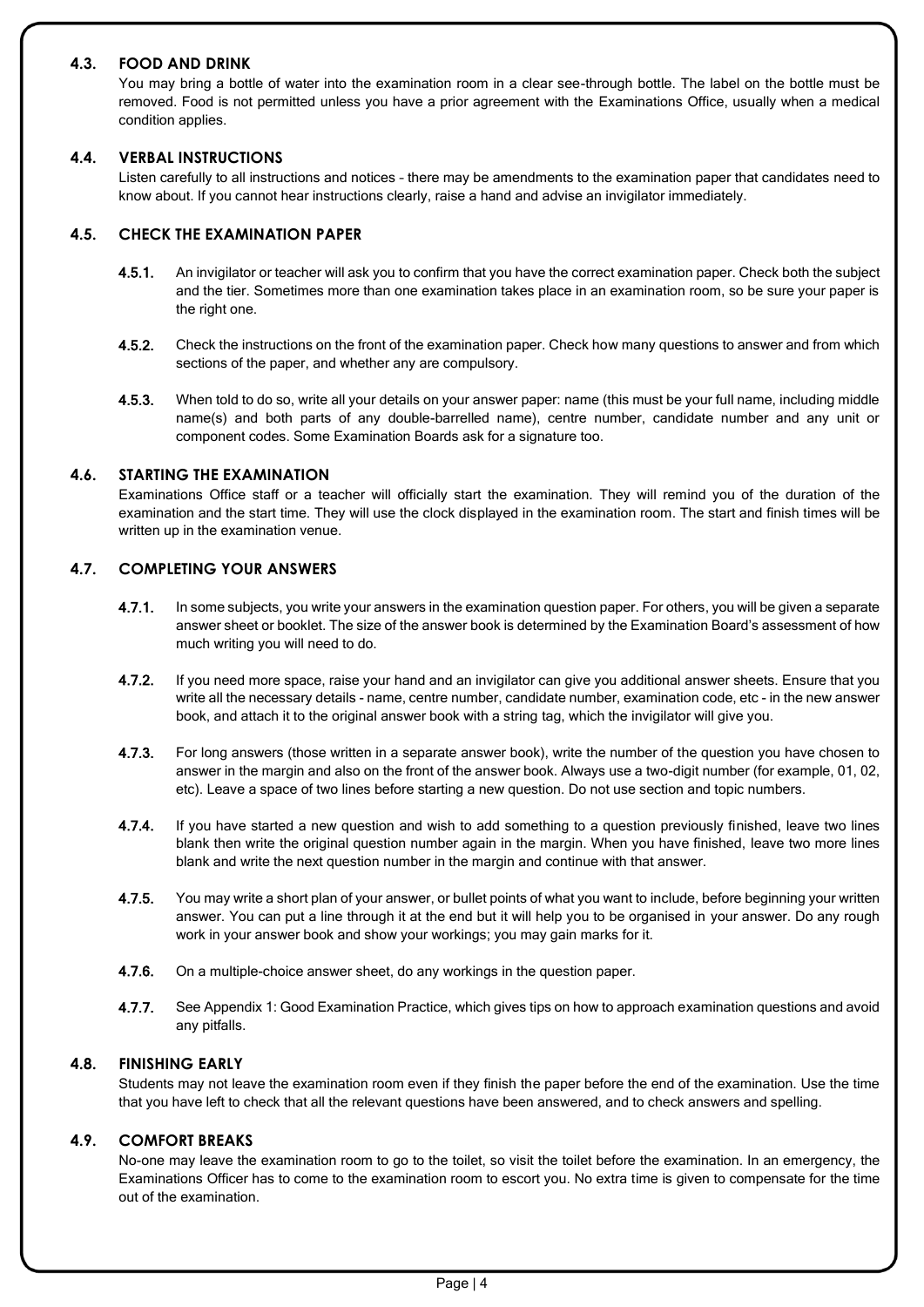#### **4.10. GRAFFITI**

Anyone defacing an examination desk will have to stay behind and clean it off. If it cannot be removed, the candidate will have to pay for the cost of professional cleaning or repair.

#### **4.11. FIRE PROCEDURES**

- 4.11.1. If the fire alarm sounds during an examination, do not panic. Wait for the invigilator to issue instructions. If the examination room has to be evacuated, leave everything on the desk. Do not collect bags or coats. You must not have access to a mobile phone.
- 4.11.2. Leave in silence and in the order in which you are sitting. Candidates will be escorted to the designated assembly point in the school car park. A roll call will be taken.
- 4.11.3. Students are still under examination conditions even when evacuated and must not attempt to talk or communicate with anyone else in any way, or they risk disqualification. You must stand a metre apart from other candidates.
- 4.11.4. When re-entering the examination room, do not start writing until told to do so. An invigilator will note the time that the examination was stopped and re-started. The full time for the examination will be allowed and a report sent to the Examination Board.
- 4.11.5. Anyone recorded as communicating with someone else during the evacuation must be reported to the Examination Board, which could result in both candidates being disqualified.

#### <span id="page-5-0"></span>**5. Absence/Late Arrival**

#### **5.1. CONTACT SCHOOL**

- 5.1.1. Telephone the main school switchboard (020 8568 5791) and leave an urgent message and your contact number for the Examinations Officer if you are:
	- unable to be present at an examination through illness
	- absent due to a genuine crisis or emergency
	- delayed getting to school for the start of an examination.
- 5.1.2. Ensure that you call by 08:30 for morning examinations and 13:30 for afternoon examinations.
- 5.1.3. Candidates who arrive late must go straight to their examination room, but only enter when asked to by an authorised adult.

#### **5.2. ABSENCE**

- 5.2.1. If a candidate has difficulties during the examination period (for example due to illness, injury, or personal problems) you must inform the Examinations Office as soon as possible. Staff will advise you and liaise with the Examination Board.
- 5.2.2. An authorised medical note, dated on the day of the missed examination, must be supplied to the Examinations Office within five days for an examination board to accept absence due to illness. Additionally, without a medical note parents/carers will have to pay the costs of the examination entry.
- 5.2.3. Examination Boards do not accept oversleeping or misreading the timetable as a satisfactory explanation of absence or late arrival. Students will not receive marks for papers missed for such reasons.
- 5.2.4. If an examination is missed, candidates will not be allowed to take it at another time or on another day. Examination timetables are regulated by Examination Boards and do not allow changes.

#### **5.3. LATE ARRIVAL**

- 5.3.1. If you are delayed, candidates arriving before 10:00 for morning examinations or 14:30 for afternoon examinations will be allowed to sit the examination (except for examinations which last less than 60 minutes), although they may not have the full time for the examination.
- 5.3.2. Any candidate arriving later than that will not normally be allowed to sit the examination. The school is required to inform Boards of candidates arriving very late, and the Board has the right to refuse to accept the scripts.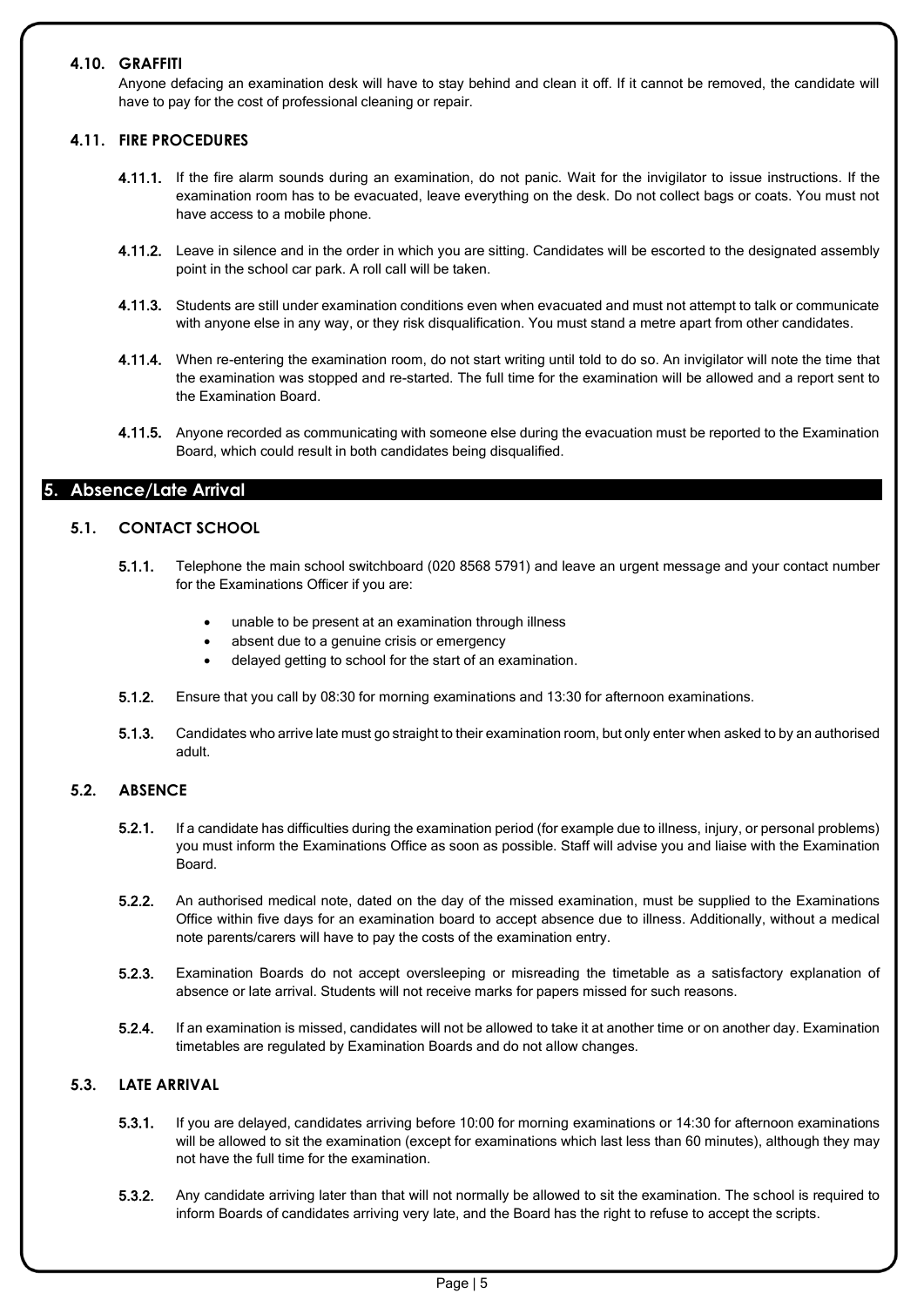#### <span id="page-6-0"></span>**6. At the End of an Examination**

#### **6.1. CLOSING THE EXAMINATION**

- 6.1.1. You may be given five minutes' notice before the end of an examination. However, this may not happen if there are other examinations in the room, with different finishing times.
- 6.1.2. Stop writing immediately when instructed to do so. Students with extra time will continue working until their finish time.
- 6.1.3. Invigilators will collect all the answer papers in first. Then, they will collect the question papers. Only after that will students be dismissed.
- 6.1.4. Stay in your seat until told to leave by invigilation staff. Remain in silence whilst in the examination room and collecting bags. Be considerate of other candidates who may still be working by keeping silent until well away from the room.

#### **6.2. SPECIAL CONSIDERATION**

- 6.2.1. If there was a disruption during the examination, the Examinations Officer will make a report to the Examination Board requesting special consideration for the students who were disturbed. The Examination Board has the final say.
- 6.2.2. Similarly, if a personal problem, illness or bereavement has occurred during the examinations period, speak to the Examinations Officer, who can process a special consideration request, if appropriate.

### <span id="page-6-1"></span>**7. Examination Regulations**

#### **7.1. JCQ INFORMATION**

- 7.1.1. Candidates in Years 10 to 13 are directed to information supplied by the Joint Council for Qualifications (JCQ) on behalf of Examination Boards. The information is on the school website, and contains:
	- Information for candidates taking written examinations and onscreen tests
	- A notice and information regarding coursework and non-examination assessments.
- 7.1.2. It is the School's responsibility to report any breach of these regulations to the relevant Examination Board. The Examination Board will decide, depending on the severity of the breach, on what action to take. This may be cancellation of the paper being taken at the time, cancellation of all papers in that subject, or even cancellation of all papers for the examination season in all subjects.
- 7.1.3. The regulations regarding coursework and non-examination assessments are as strict as for examinations. The guidelines are explicit about what is expected of candidates. Candidates and parents/carers should read the notices and be confident that any work submitted is the student's own. Plagiarism is a serious offence and measures are in place to detect when work has been copied. The penalties are set out in the Notice.
- 7.1.4. Coursework/assessments must have the candidate's name, candidate number and the centre number (13140) on each page.

#### <span id="page-6-2"></span>**8. Getting Your Results**

#### **8.1. COLLECTING YOUR RESULTS**

- 8.1.1. GCE (A level) provisional results should be available to collect from school on Thursday 18 August 2022.
- 8.1.2. GCSE provisional results should be available from school on Thursday 25 August 2022.
- 8.1.3. Results must be collected in person, unless you have arranged in advance via email, with the Examinations Office for another adult to pick them up for you – this person will need ID to be allowed to take your results.
- 8.1.4. Any results not collected by 13:00 will be posted to the home address.
- 8.1.5. Results cannot be given out over the telephone or via email.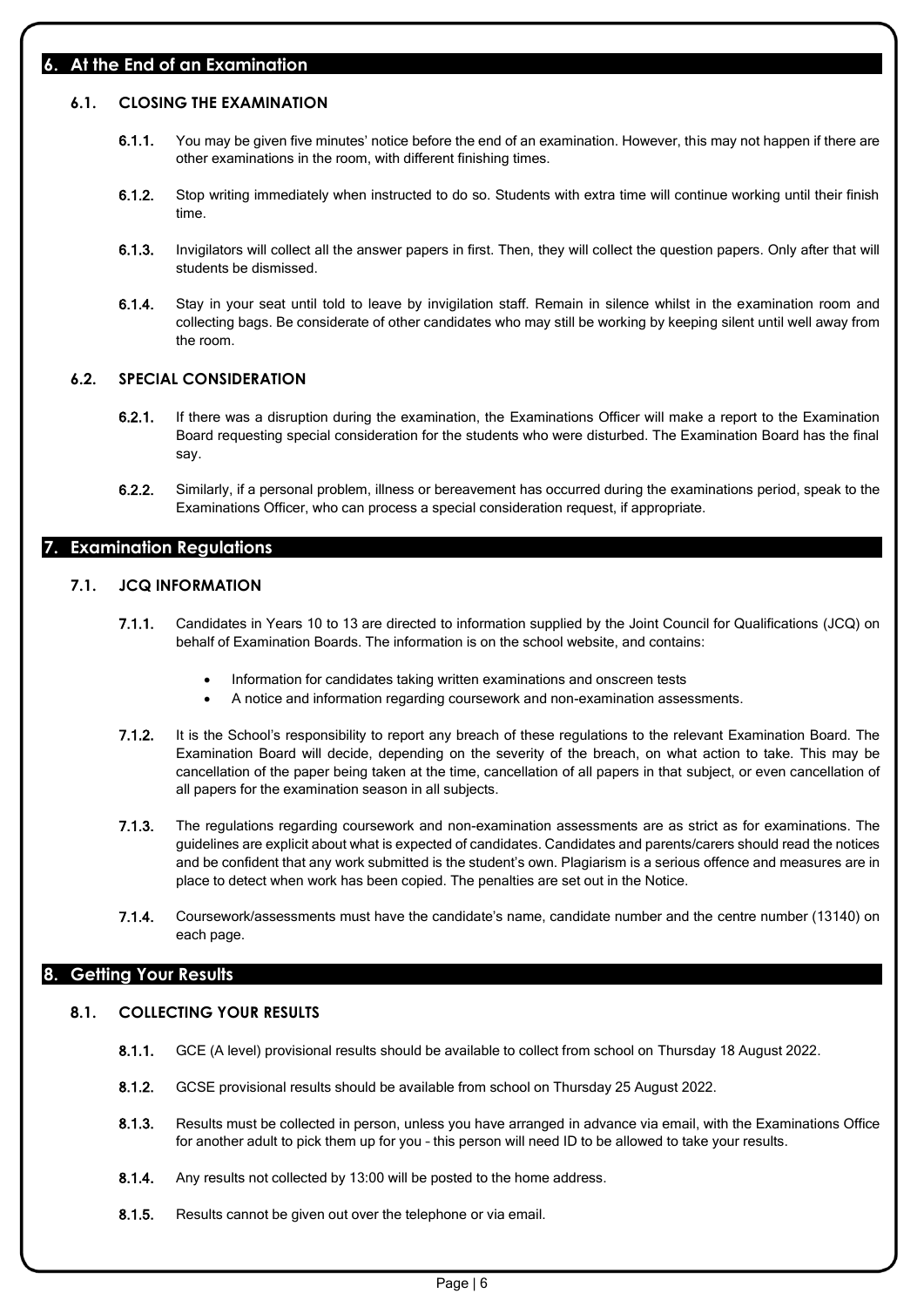#### **8.2. SIXTH FORM PLACES**

The Head of Sixth Form and other members of SLT and teaching staff will be available, to discuss future options with you. There will also be representatives from Connexions available to offer post-16 education and careers advice.

#### **8.3. ENQUIRIES ABOUT RESULTS**

The Examination Boards offer a number of Post–Results Services. There is a fee for these services, details of which can be obtained from the Examinations Office. They include:

#### 8.3.1. Clerical Check

A check of the examination script to ensure that the examiner has marked every question and has added the marks up correctly.

#### 8.3.2. Review of Marking

Grade boundaries for each examination are available on the Examination Board websites. If your marks give you a grade that is very close to the next grade up, you could consider paying for the marking to be reviewed. This means that the Examination Board appoints a Senior Examiner to review the marking of the examination script. Marks (and therefore grades) can go down as well as up, so you should only consider this if the mark is very close to the next grade up. If the new mark means that the overall grade goes up, the fee will be refunded. If the overall grade remains the same (even if the mark for that paper goes up), the fee is payable. You need to sign a consent form to request this service.

#### 8.3.3. Priority Review of Marking

This is only available for A level and other Level 3 results where students' university or college places depend on the outcome. You need to sign a consent form to request this service. The cost will be higher than for a non-priority review of marking.

#### 8.3.4. Access to Scripts

This allows you to see the answers actually written in the examination script. However, for most examination boards, scripts are returned after the deadline for Enquiries about Results, so you cannot look at your script to see whether it is worth selecting another service. If you choose another service and also want to see your examination script, you must request this at the same time. You need to sign a consent form to request this service.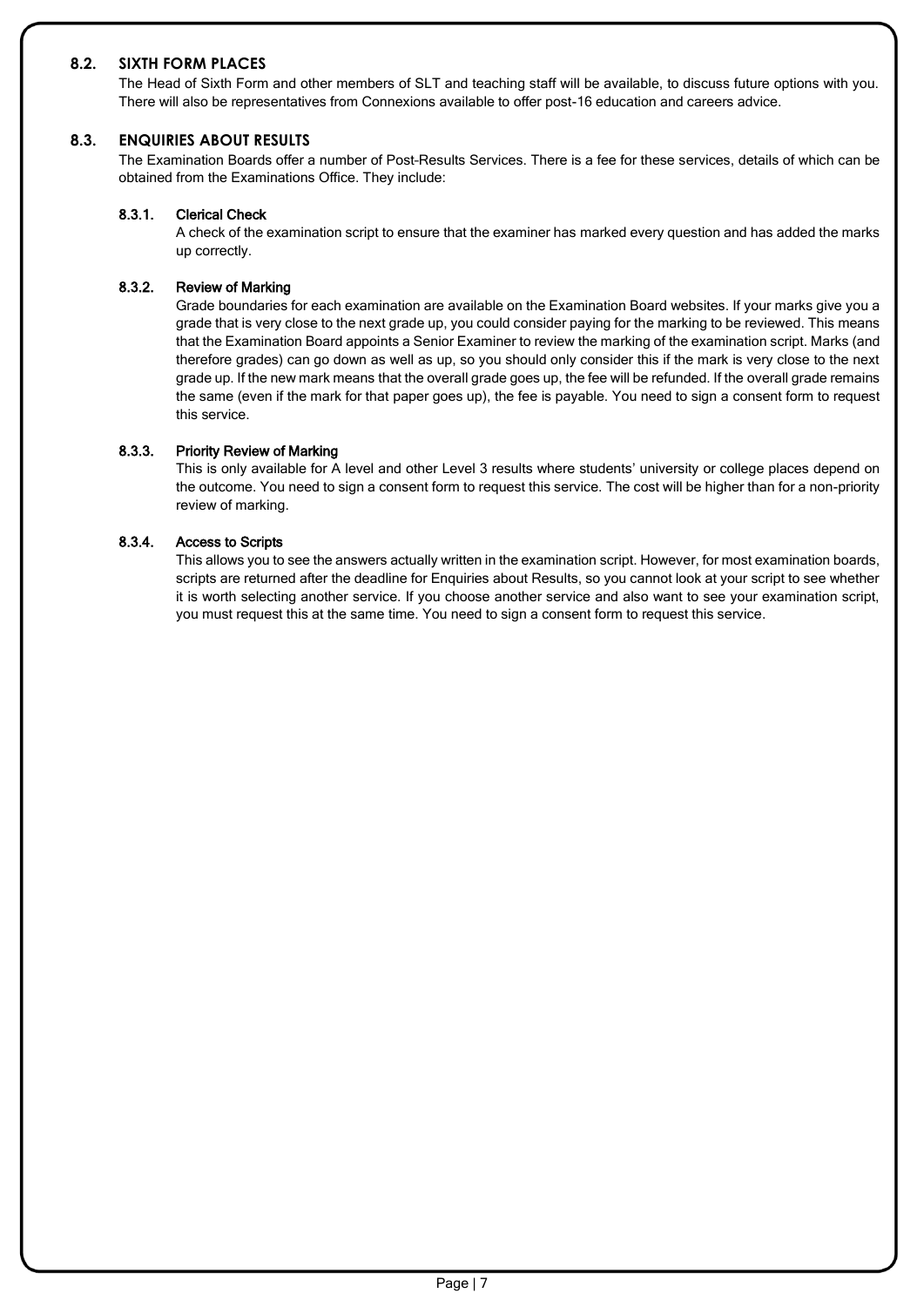#### <span id="page-8-0"></span>**9. Appendix 1: Good Examination Practice**

You will feel nervous when lining up outside the examination. However, once you are in there and working on your answers, you will probably forget your fears and just get on with the job. These tips will remind you how to approach the examination paper. Breathe deeply as you turn your paper over and…

#### **READ**

- all the instructions carefully so that you know how many questions to answer, how many marks they carry, and which ones are compulsory;
- all the questions and then decide which to answer. Avoid jumping into the first familiar subject you spot;
- carefully beware of questions that you think you recognise from past papers; they may be subtly different.

#### **PLAN**

- which questions you want to answer and in what order.
- how much time to give to each question. Stick to your timings. If necessary, leave some space and come back to it at the end if you have spare time.
- a few bullet points to give you a handy structure for essay questions, and to ensure that you don't forget to include key issues.
- to use any time you have at the end of the examination for checking through your answers.

#### **WRITE**

- answers to the questions that have actually been set, not the ones that you'd hoped to see.
- as concisely as possible keep to the point!
- as neatly and as quickly as you can. Try not to spend too long on any single question, however much you get into it.
- a concise list of what you would have covered if you find yourself running out of time; that way you should still score some points.

#### **AVOID**

• Panicking - sometimes your brain takes time to find facts. Calmly re-read the paper, take some deep breaths, and you'll soon get back into gear.

**GOOD LUCK!**